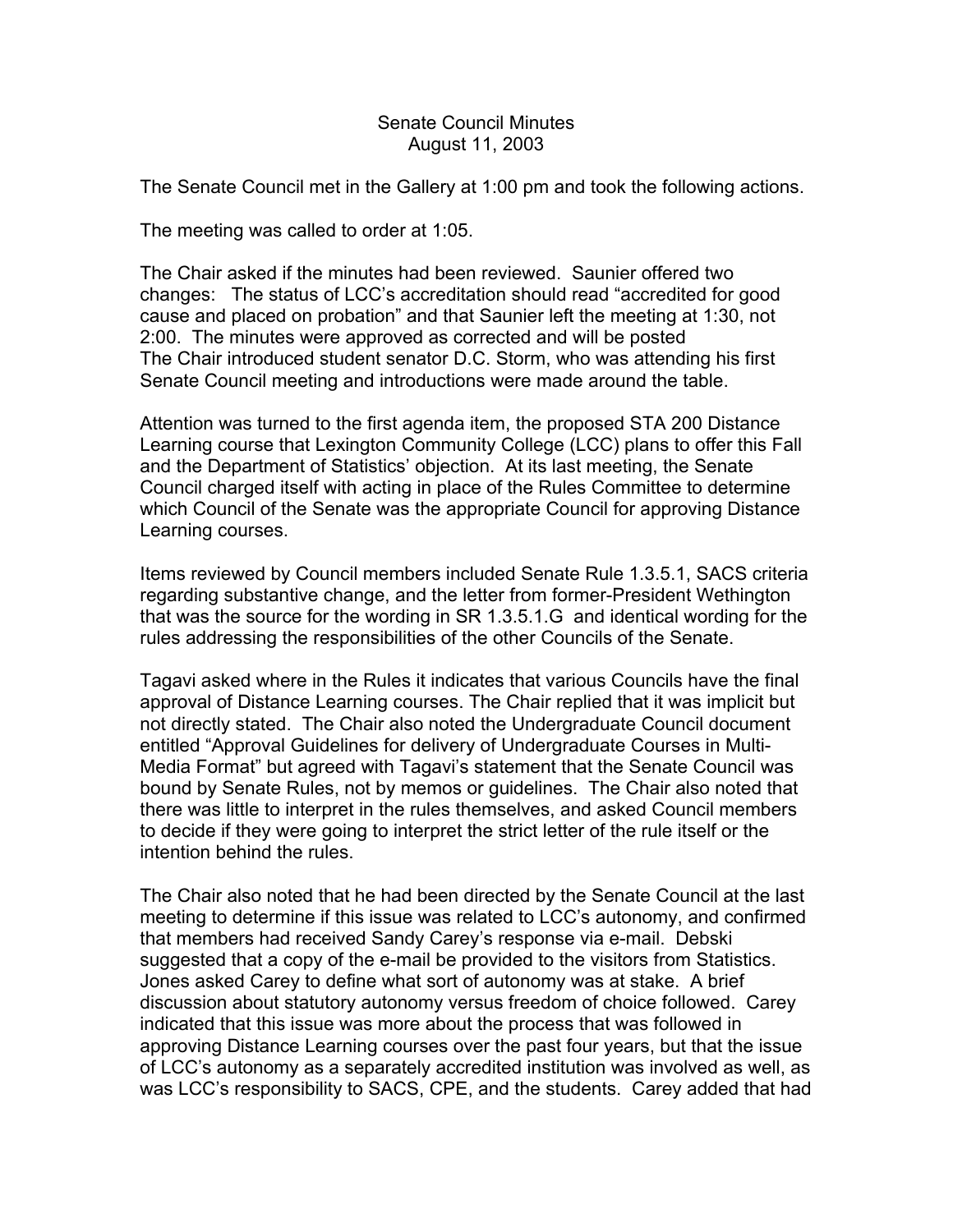a different process been in place for processing these courses, LCC would have followed it; however, since this was the approved process for the past four years then LCC followed the process in good faith. Carey also noted that there were several instances over that time period in which both campuses had offered courses in distance learning format that were not offered in that format on the other campus.

Connie Wood stated that this change in STA 200 to offer it in a Distance Learning format was a substantive change in both emphasis and content. According to Wood, SACS criteria state that proposals with substantive change should originate with the faculty of the department with which the course is most closely associated, which she feels should be the Department of Statistics and go through the Undergraduate Council. She added that this usurps the authority of UK faculty.

Jones asked Carey if she had considered that the Senate Council's interpretation of the Rules might change the way that the process occurs. Carey indicated that they have followed existing rules and procedures and would be more than happy to be involved in a dialogue that might change the current process in the future. Tagavi added that LCC has followed the precedent exactly and commented that the other cases in which both LCC and main Campus departments had to go through Distance Learning approvals for the same courses were important to note. Tagavi also noted that other community colleges may deliver UK courses in distant learning mode without even notifying UK.

The Chair asked if the Senate Council was in agreement that the four Councils of the Senate were given ultimate authority in the matter of Distance Learning courses. Tagavi said no, adding that the Senate Council was sitting for the Rules Committee and he would be interested to see where the Rules delegate that authority to various Councils. He said that he would like to see this matter taken to the Senate if the final authority does not rest with the various Councils.

There was brief discussion between Carey and the visitors from Statistics regarding similarities between the class in question and the class being taught in the classrooms at LCC and the class taught at UK. Wood and Saunier described how the course would appear on a UK transcript if it were transferred from LCC. Wood added that the course would count toward the University Studies Program requirements once the student transferred, and the course equivalency was part of her concern due to the automatic transfer rule. Carey pointed out that the same concern could be raised with any other Community College in the state, some of whom offer many USP requirements in a distance learning format, including STA 200.

Tagavi indicated desire to move that the Senate Rules do not indicate that any Council has the final authority and that he'd like to send this to the Senate until a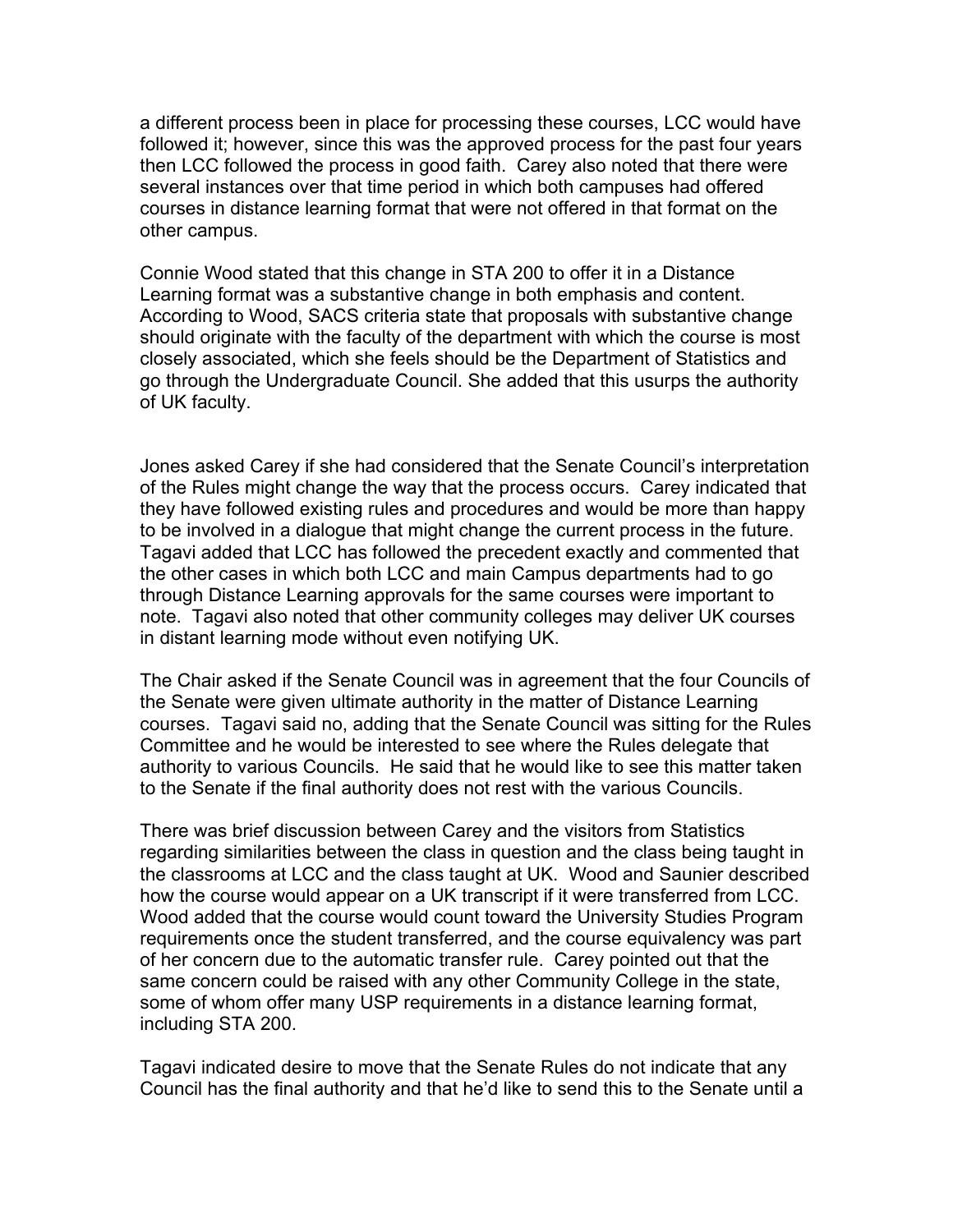new rule, if any, is enacted. Debski asked whether or not the course would be taught in the fall if Tagavi's motion passed. Tagavi responded that if another motion was made that, due to the exigency of the situation, the Senate Council would rule in place of the whole Senate because it was summer, that would be fine. Debski thought that was what was happening at this meeting. Tagavi noted that during this meeting the Senate Council was sitting for the Rules Committee, not for the Senate. The Chair stated that Tagavi's motion was premature.

Saunier agreed that the rules are unclear, adding that four years of precedent for all of the Councils of the Senate, not just LCC Council, had guided the processes in approving distance learning formats. Over that time there was never procedure for objections since the transmittals were circulated "for information only". Jones asked Saunier if she was suggesting that this course could be grandfathered in if the Senate Council decided that this needed to go to the Senate for Rule clarification. Saunier responded that the whole process needs to be rewritten, and anything processed after such a change should follow the new procedure. Jones noted that precedent gave no allowance for appeal, and once the matter was vetted by the appropriate Council the process had ended. He noted that the Senate Council was supposed to be meeting today to determine which Council is the appropriate Council. The Chair asked Carey if the LCC Council reviewed the course in question for quality and effectiveness, and Carey responded positively The Chair asked if it had been reviewed in light of the substantive change policy of SACS, again with a positive response. Wood said this was satisfactory if there had been no substantive change, but that in this case the course was changed.

Tagavi restated his question about the Rules. The Chair responded that the appropriate point in the conversation had not yet arrived. The Chair read the Senate Rules relating to the charges of the Senate and the Senate Council. Tagavi suggested that the Rule indicates that the only final authority in this matter rests with the Senate and asked again that his motion be considered. Tagavi agree to have his motion broken into two parts:

We, sitting in place of the Rules Committee, find that no Council has the final authority over distance learning courses, according to existing Senate Rules. [Tagavi, Jones]

Debski noted that the Rules as currently written are incomplete and suggested the Rules Committee draft a more complete process this fall. Debski asked about the outcome of voting in favor of Tagavi's motion, including whether or not the class would be offered this fall. After discussion, an amendment to the motion was suggested by Debski and accepted by Tagavi. The amendment read

"Until those rules can be codified by the Senate, the appropriate Council, for not more than one year, will act as the final authority"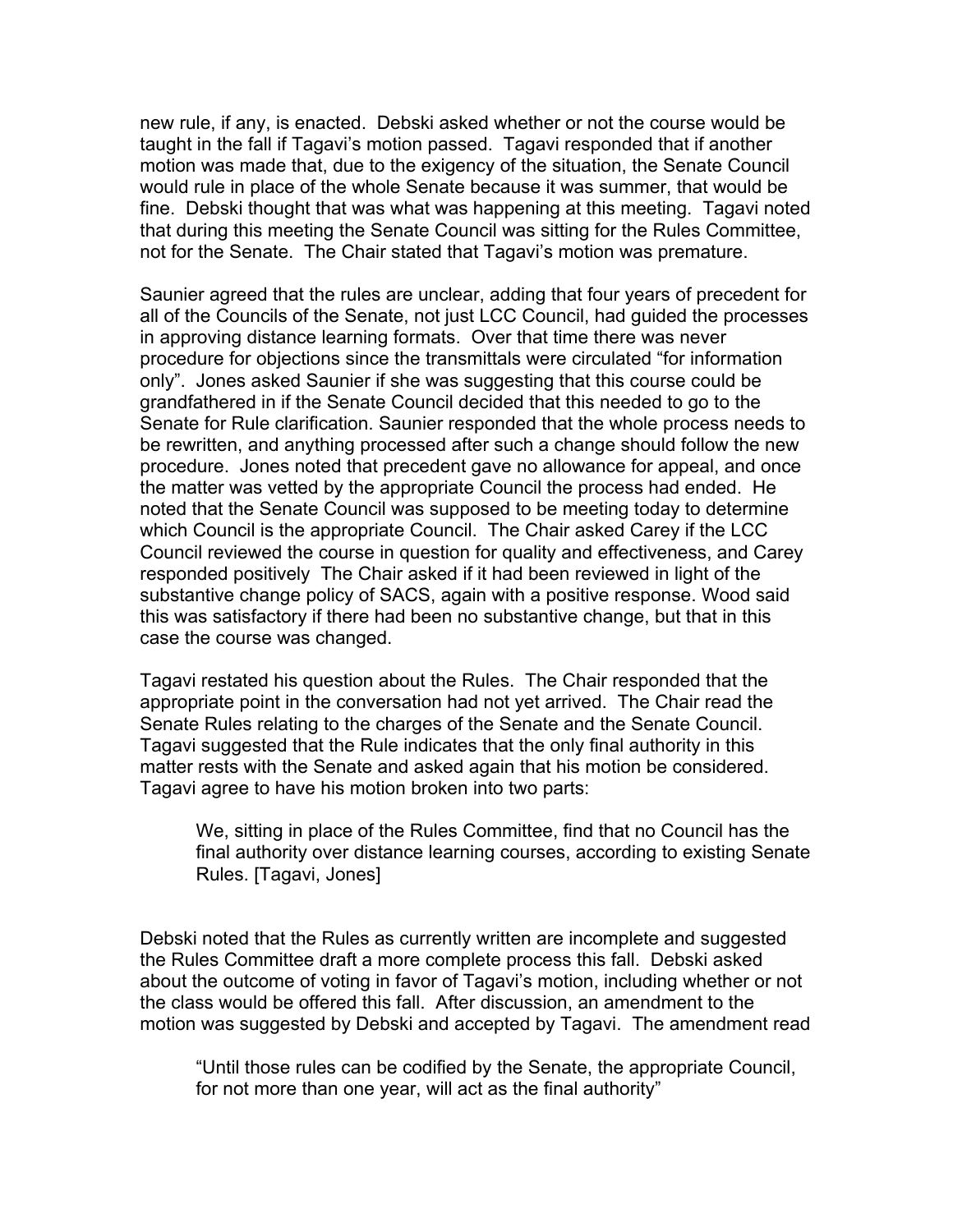After brief discussion the Senate Council collaboratively attached this additional wording to the end of the amendment:

"and that Council is the Council that has acted in that capacity for the past four years."

After more discussion regarding how these courses will be reviewed until a new rule can be established, the Senate Council added another amendment. It read:

"Moreover, this STA 200 class, and any other distance learning course approved from now until the new rules and interpretations are adopted will be revisited when the Rules are codified."

After further discussion, Debski called the question. After further clarification regarding whether or not the course will be taught this fall, Tagavi called the question, the Chair called for a vote. Five were in favor, none were opposed and Saunier abstained.

Debski noted that in the spirit of congeniality and in the best interest of the students and the course itself the two parties involved should work together in the future. Tagavi added that he would like to make another motion. The motion read:

"The Senate Council refers to the Rules Committee the following question: which Council, if any, has authority for routing and/or final approval when courses are offered in a distance learning format?"

Saunier seconded the motion. Brief discussion followed regarding the implications for USP courses. Wood raised the issue of whether or not wording should be included as to the need for an appeals process in the future. The wording was added:

"and furthermore, we ask the Rules Committee to identify an appeal process, if any, under existing rules."

The Chair called for a vote. The motion passed unanimously. The visitors from Statistics departed, as did Jones and Carey.

Prior to discussing the next agenda item, Saunier noted that an LCC transmittal that should have been sent through the full transmittal process in the fall was transmitted "for information only". Saunier requested that the item be sent to the Senate for 10-day approval since it was submitted in December and the new "for information only" rule wasn't passed until February. The transmittal in question was noted and will be posted. Saunier also noted that previously transmittals during the summer months were posted with objections being accepted until ten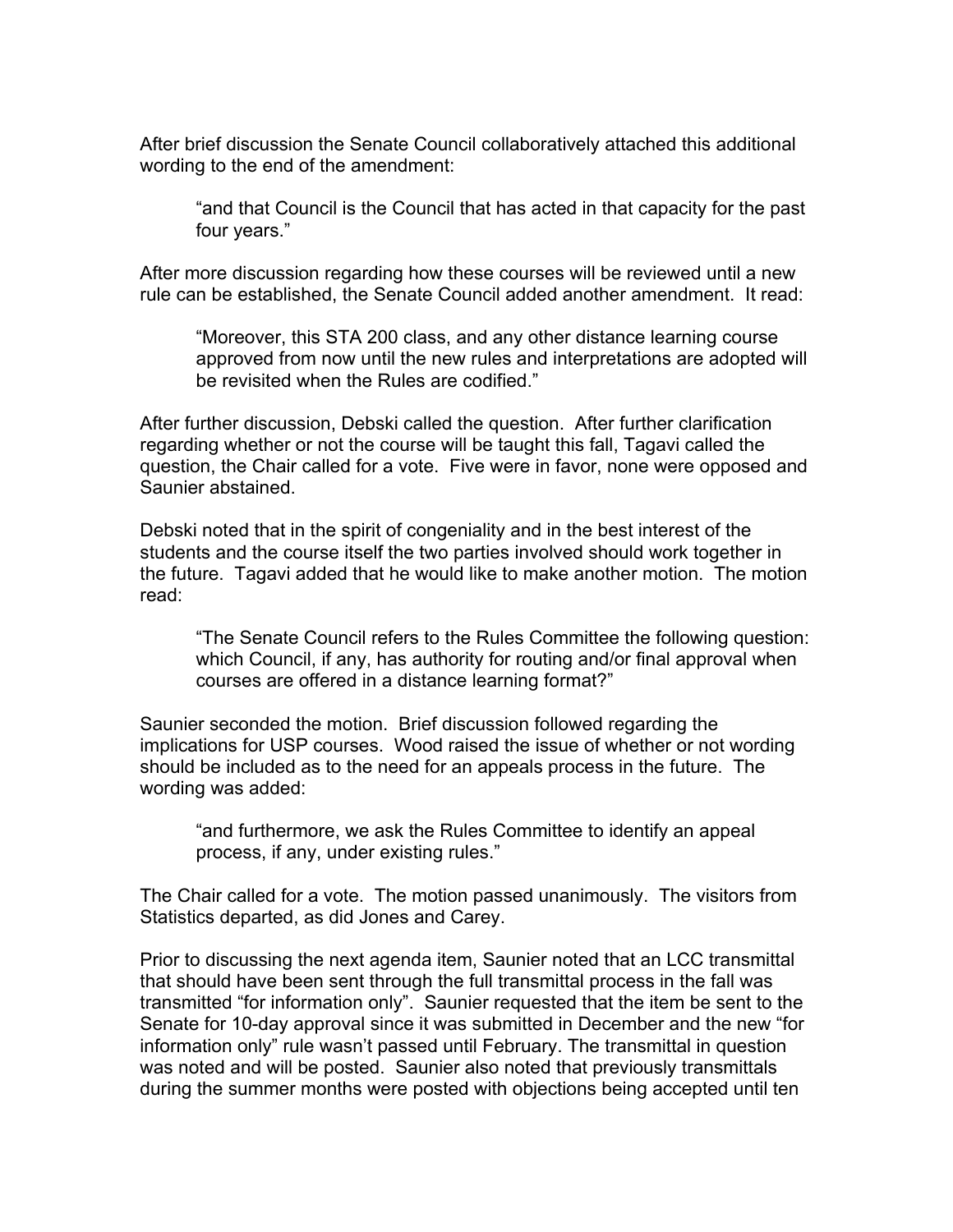days after the first day of class. This summer they were posted with only a ten day objection period. Saunier requested that in future summers the old method of accepting objections until ten days after the start of the fall semester be utilized. The Chair explained that this was done because of a backlog of transmittals owing to reorganization of the Senate Council office, but agreed that it should be deferred in future summers until the Senators returned.

The Chair presented the Provost's request for names for Promotion and Tenure committee to hear one Merit appeal case that has come up since the last committee disbanded for the summer. The Chair asked if the Senate Council would rather submit names of the College-level Promotion and Tenure Committee members that Ms. Scott compiled, or if they would prefer to use the new Administrative Committee on Promotion and Tenure that has already been named for the fall semester.

After brief discussion the Senate Council elected to suggest names from the College-level list. Edgerton and Tagavi suggested that since all of the people on the list were experienced they thought that the Chair should randomly select some names from the list and forward them to the Provost. The Chair agreed to do so.

The Chair reported that the Provost asked the Senate Council for suggestions on the composition of an Ad Hoc committee being formed to assess LCC's recent SACS accreditation issues. The Provost requested three names and will select one person from the three names suggested. Saunier suggested Bill Fortune, David Durant and Lee Edgerton, since all three were knowledgeable about LCC. The Chair asked if Edgerton would accept the nomination, who said that he would. Tagavi indicated his agreement. The Chair will suggest those three names to the Provost.

The Chair called upon the Administrative Coordinator to report her findings regarding the error that occurred in the presentation of the Business and Economics suspension policy the preceding spring. The issue was that Kraemer stated that the policy was not approved by the Undergraduate Council when the Senate Council was told that it had been approved by the Undergraduate Council. Ms. Scott reported that the error occurred when the two proposals that were submitted jointly were split. The first proposal regarding the number of electives necessary for a degree went to the Undergraduate Council and was approved. It was forwarded to the Senate Council Office. The second proposal dealing with the suspension policy was not acted upon by the Undergraduate Council because it was a policy issue. It was sent to the Admissions and Academic Standards Committee. The AAS approved the policy and sent it to the Senate Council Office. The suspension policy was typed up and given a number, as was the practice of the office administrator at the time, and at the bottom of the proposal both approvals were noted instead of just the approval of the AAS.